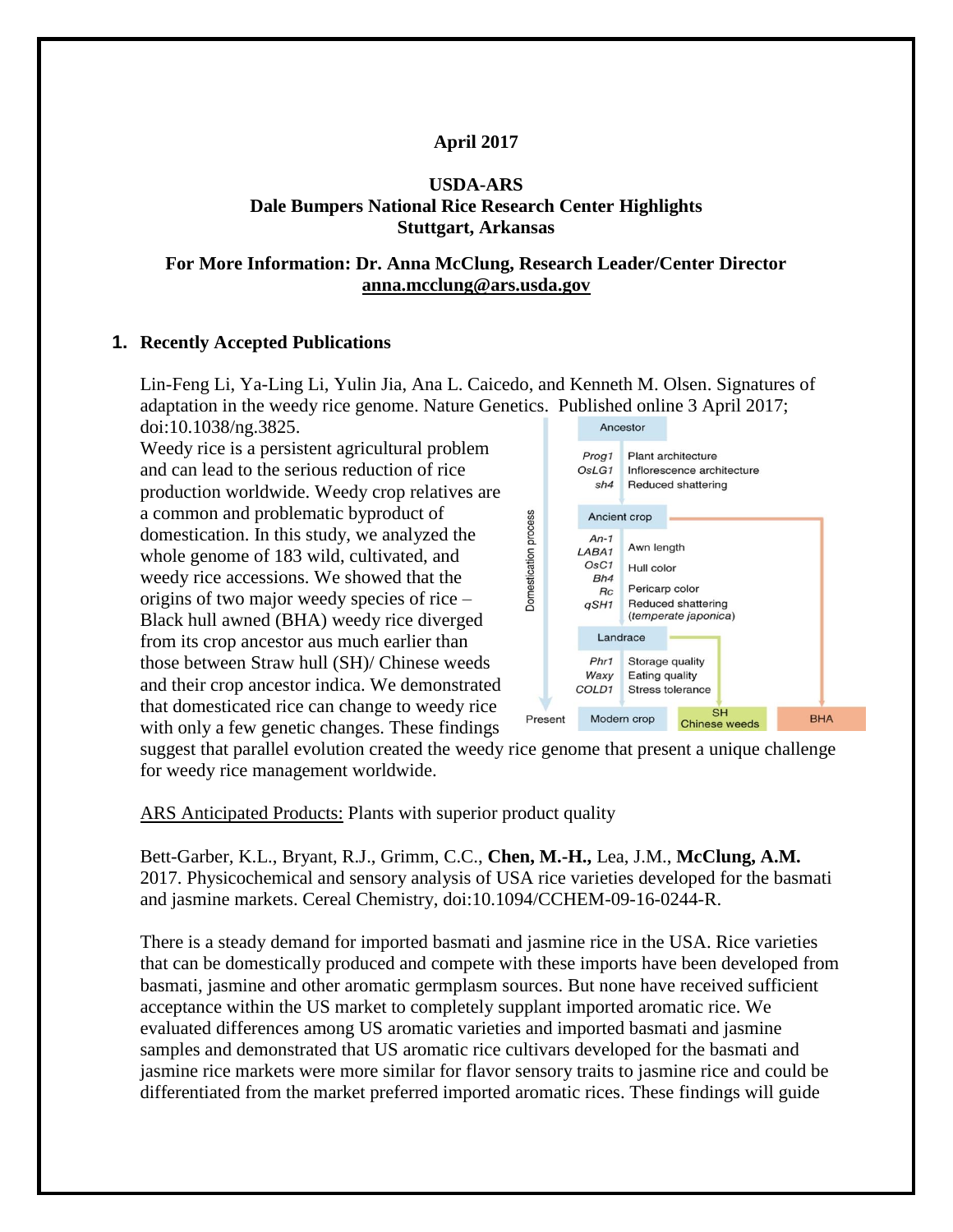the breeding-community in the direction needed for additional improvement in aromatic rice to successfully compete with the imports.

## **2. Technology Transfer**

**a. Formal Events:**

# **To Non-research Stakeholders**

## **To Research Community**

On April 1, 2017, Dr. Ming-Hsuan Chen provided results of amylose content and RVA analyses for 25 breeding lines to Dr. Maxwell Darko Asante, senior research scientist/rice breeder with Crops Research Institute, Ghana.

On April 7, 2017 Dr. McClung, Edward and Chen consulted with Drs. Maghirang, Brabec and Armstrong with USDA, ARS, Center for Grain and Animal Health Research at Manhattan, KS on grain quality issue of rice from Philippines. Results of gelatinization temperature prediction were provided and currently conducting DNA testing using grain quality markers.

# **b. Informal Contacts**

On April 20, 2017, Quynh Grunden, a technician at DBNRRC, was interviewed by Kim Ward, a student at Phillips Community College-Univ. of Arkansas, regarding greenhouse management and working in a greenhouse. Ms. Ward is interested in greenhouse management and conducted the interview as part of the Student Success course she is currently enrolled in.

On April 26, 2017, Eric Grunden, a technician at DBNRRC, judged the Science Fair at St. John's Lutheran School in Stuttgart, AR.

### **c. Germplasm Exchanged:**

During April, 1,461 rice accessions from the Genetics Stocks *Oryza* (GSOR) collection were distributed to researchers in the US, Belgium, Canada, Egypt, Italy, Pakistan, and the United Kingdom.

# **3. Education and Outreach**

On April 21, 2017, Dr. Yulin Jia attended a 5 hr. video conference of the  $5<sup>th</sup>$  annual career development program orientation of the Federal Asian Pacific American Council (FAPAC)